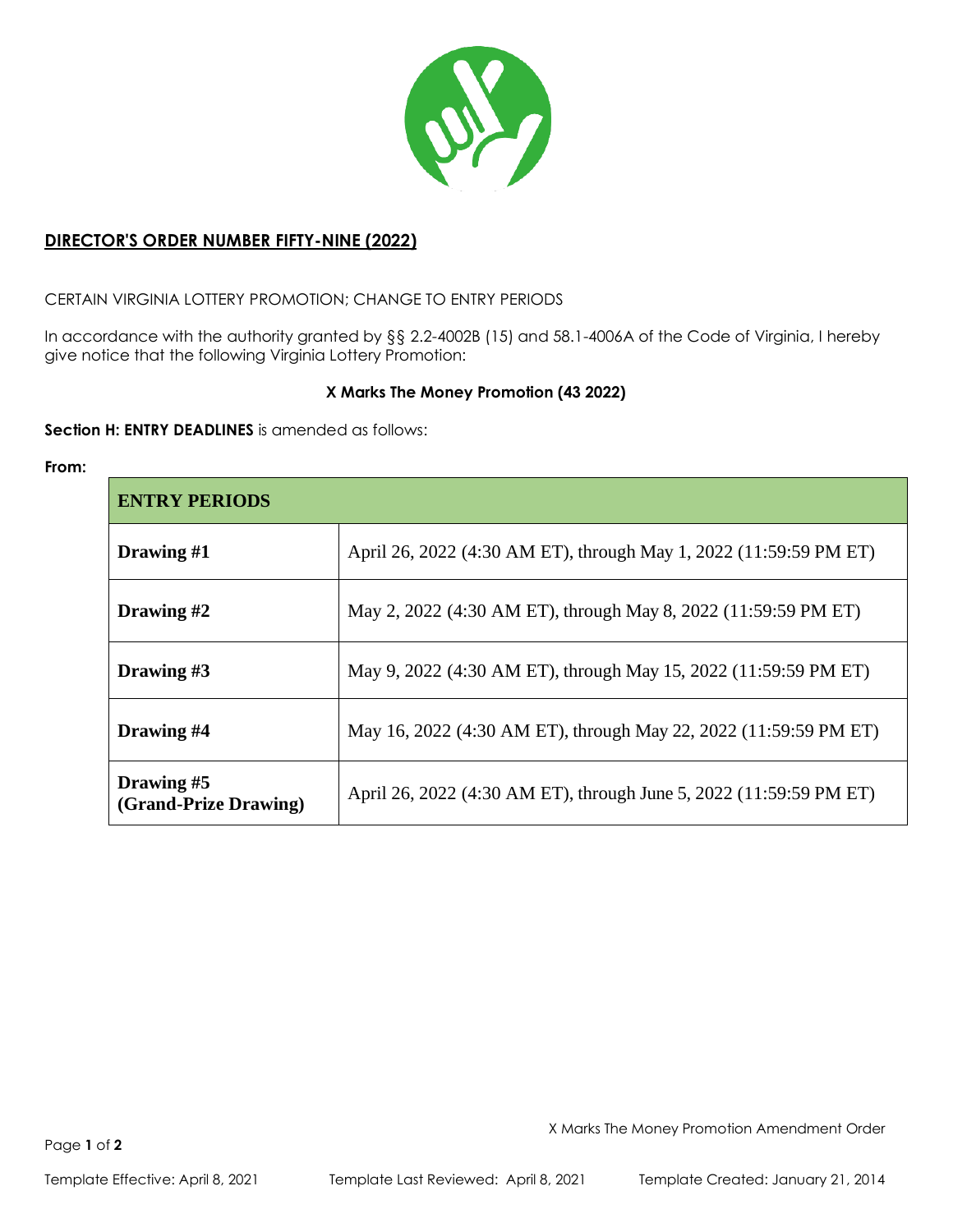

| <b>ENTRY PERIODS</b>                |                                                                     |  |
|-------------------------------------|---------------------------------------------------------------------|--|
| Drawing #1                          | April 26, 2022 (12:00 AM ET), through May 1, 2022 (11:59:59 PM ET)  |  |
| Drawing #2                          | May 2, 2022 (12:00 AM ET), through May 8, 2022 (11:59:59 PM ET)     |  |
| Drawing #3                          | May 9, 2022 (12:00 AM ET), through May 15, 2022 (11:59:59 PM ET)    |  |
| Drawing #4                          | May 16, 2022 (12:00 AM ET), through May 22, 2022 (11:59:59 PM ET)   |  |
| Drawing #5<br>(Grand-Prize Drawing) | April 26, 2022 (12:00 AM ET), through June 5, 2022 (11:59:59 PM ET) |  |

With the exception of the foregoing changes, all terms, conditions, and requirements of the original order and the original promotion rules continue to apply and remain in full force and effect.

A copy of this order may be requested by sending an email to [publicrecords@valottery.com.](mailto:publicrecords@valottery.com) The order is also available for inspection and copying during normal business hours at the Virginia Lottery headquarters, 600 East Main Street, Richmond, Virginia, and at each of the Virginia Lottery offices. A copy may also be requested by mail by writing to: FOIA Officer, Virginia Lottery, 600 East Main Street, Richmond, Virginia 23219.

This Director's Order is effective, *nunc pro tunc,* to March 29, 2022, and shall remain in full force and effect unless amended or rescinded by further Director's Order.

\_\_/s/Quan Kirk\_\_\_\_\_\_\_\_\_\_\_\_\_\_\_\_\_\_ \_\_\_\_04/28/2022\_\_\_\_\_\_\_\_\_\_ Quan Kirk, Deputy General Counsel **Date** Date /s/ Kelly T. Gee\_\_\_\_\_\_\_\_\_\_\_\_\_\_\_\_\_\_\_\_\_\_ \_\_04/29/2022\_\_\_\_\_\_\_\_\_\_\_\_

Kelly T. Gee, Executive Director **Example 20** and the Date

**To:**

X Marks The Money Promotion Amendment Order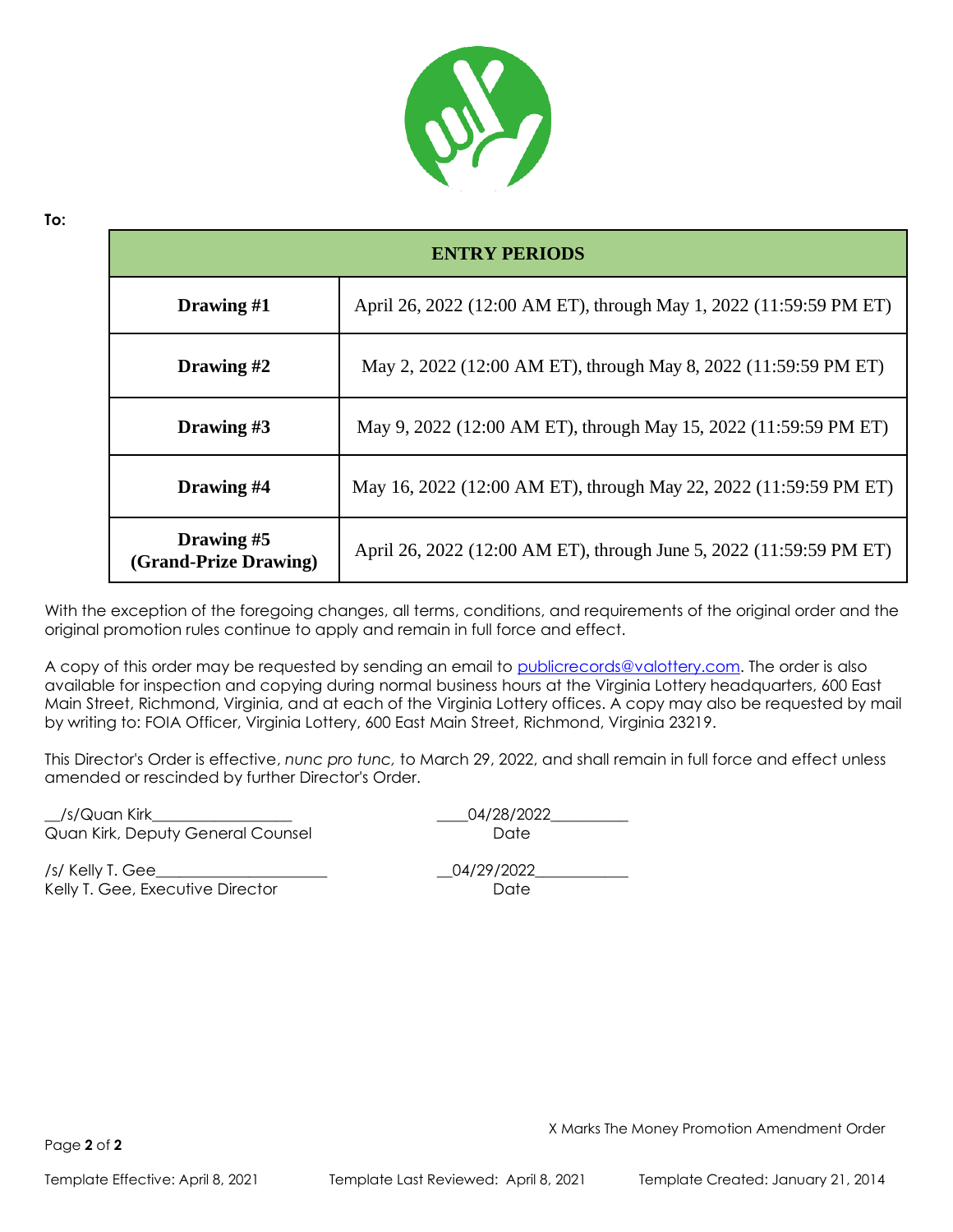

### **DIRECTOR'S ORDER NUMBER FORTY-THREE (2022)**

# **VIRGINIA LOTTERY'S "X MARKS THE MONEY PROMOTION" FINAL RULES FOR OPERATION.**

The Virginia Lottery's "X Marks the Money Promotion Rules" are promulgated in accordance with §§ 2.2- 4002B(15) and 58.1-4006A of the *Code of Virginia* to create excitement for all of the new **Print 'n Play X The Money** games. The Promotion is available at all Virginia Lottery retailer locations. This Promotion opens on April 26, 2022, with five (5) Entry Periods and five (5) Prize Drawings and closes with the promotion's final Grand-Prize Drawing on June 7, 2022. These Rules amplify and conform to the duly adopted Virginia Lottery regulations for the conduct of Lottery games.

A copy of the Promotion Rules may be requested by sending an email to [publicrecords@valottery.com.](mailto:publicrecords@valottery.com) The Promotion Rules also are available for inspection and copying during normal business hours at Virginia Lottery headquarters, 600 E. Main St., Richmond, Virginia, and at each of the Virginia Lottery offices. A copy of the Rules also may be requested by mail by writing to: FOIA Officer, Virginia Lottery, 600 E. Main St., Richmond, VA 23219.

This Director's Order becomes effective on April 26, 2022, and shall remain in full force and effect through the end of the Promotion date, unless amended or rescinded by further Director's Order.

/s/Quan Kirk 03/28/2022 Quan Kirk, Deputy General Counsel **Date** Date /s/ Kelly Gee 03/29/2022 Kelly T. Gee, Acting Executive Director Date

> X Marks The Money Promotion Rules – Drawing (Entry Form Entry Code and Serial Number Entry) 01122022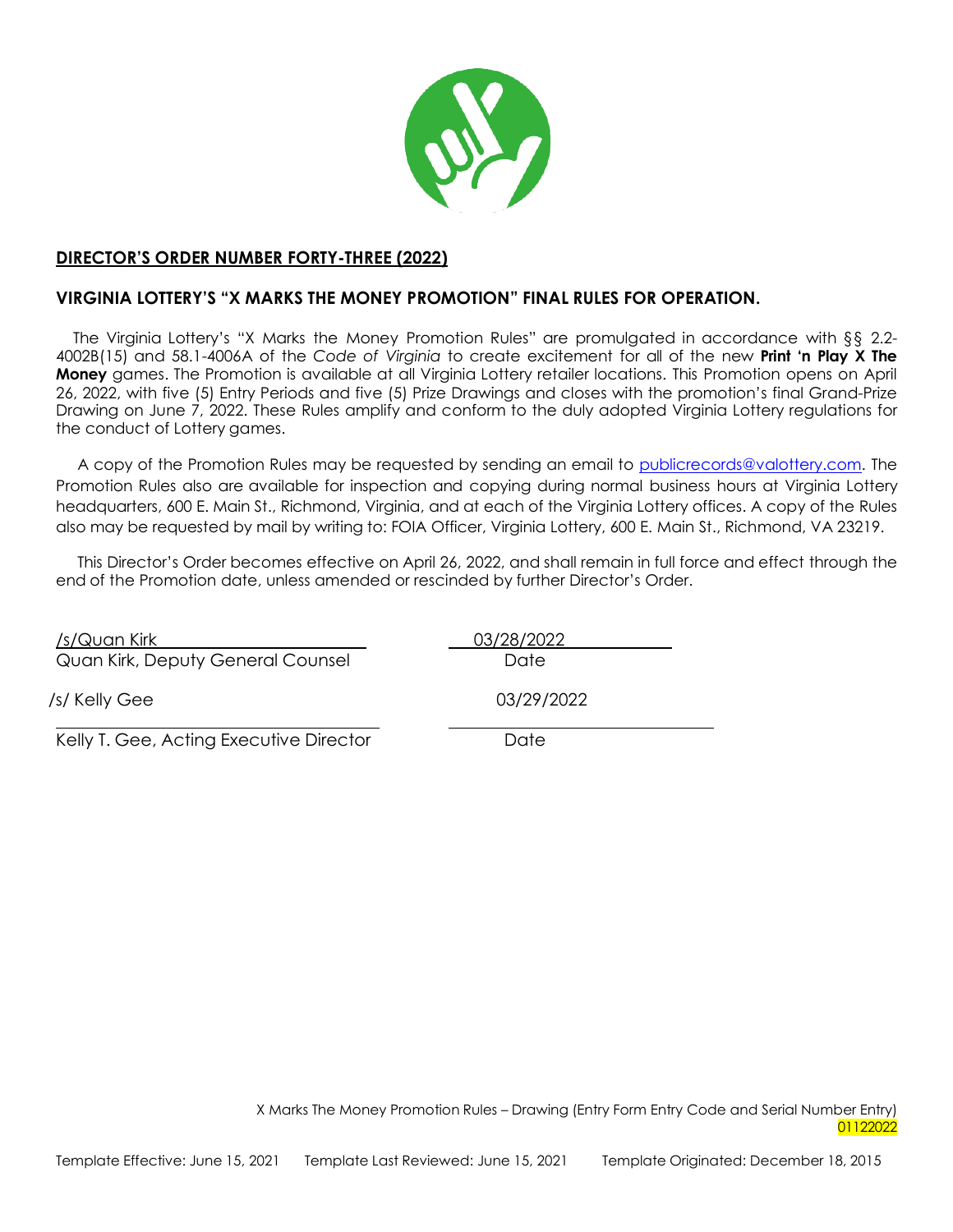

# **VIRGINIA LOTTERY'S "X MARKS THE MONEY PROMOTION" OFFICIAL RULES**

- A. **PURPOSE:** A Promotion, available at Virginia Lottery retailer locations, will be conducted to create excitement for all of the new **Print 'n Play X The Money** games. With this Promotion, five (5) Prize Drawings will be conducted. Drawings will be conducted to award Cash Prizes.
- **B. PROMOTION PERIOD:** This Promotion, available at all Virginia Lottery retailer locations, will beginApril 26, 2022, and will end June 7, 2022, with the final Grand-Prize Drawing ("Promotion Period"). Qualifying Entry Form Entry Codes and Serial Numbers will be produced beginning **start of System Day, April 26, 2022, through the end of System Day on May 31, 2022**.
- **C. DEFINITIONS** (for purposes of this Promotion)**:**

"Cash Prize" means either a monetary Prize or a gift card Prize.

"Claimant" means a verified Entrant, Participant, or Player who presents an Entry Form that he/she presumes to be a Winning Entry.

"Director" means the Executive Director of the Virginia Lottery as established in Chapter 40 of Title 58.1 (§58.1-4000 *et seq.*) of the *Code of Virginia* or any other employee(s) to whom the Executive Director's authority is lawfully delegated.

"Lottery" means the Virginia Lottery.

"Lottery Board" means the group of seven (7) people, appointed by the Governor of Virginia, with the power to adopt regulations governing the establishment and operation of the Virginia Lottery and to perform other functions that are set out in the *Code of Virginia.*

"Lottery Retailer," "Lottery Sales Retailer," or "Retailer" means a person licensed by the Virginia Lottery to sell and dispense Virginia Lottery Tickets, materials and games.

"Drawing" means a formal process of randomly selecting Entries in accordance with the Promotion Rules.

"Entrant," "Participant," or "Player" means a Person who is at least eighteen (18) years of age, who makes a qualifying purchase or otherwise validly enters a Promotion according to the approved Entry method stated in the Promotion Rules in the hope of winning a Prize.

"Entry" means a method, whether electronic or paper-based, by which a Player enters aDrawing or Promotion.

"Participant" or "Player" means a Person who is at least eighteen (18) years of age, who makes a qualifying purchase or otherwise validly enters a Promotion according to the approved Entry method stated in the Promotion Rules.

> X Marks The Money Promotion Rules – Drawing (Entry Form Entry Code and Serial Number Entry) 01122022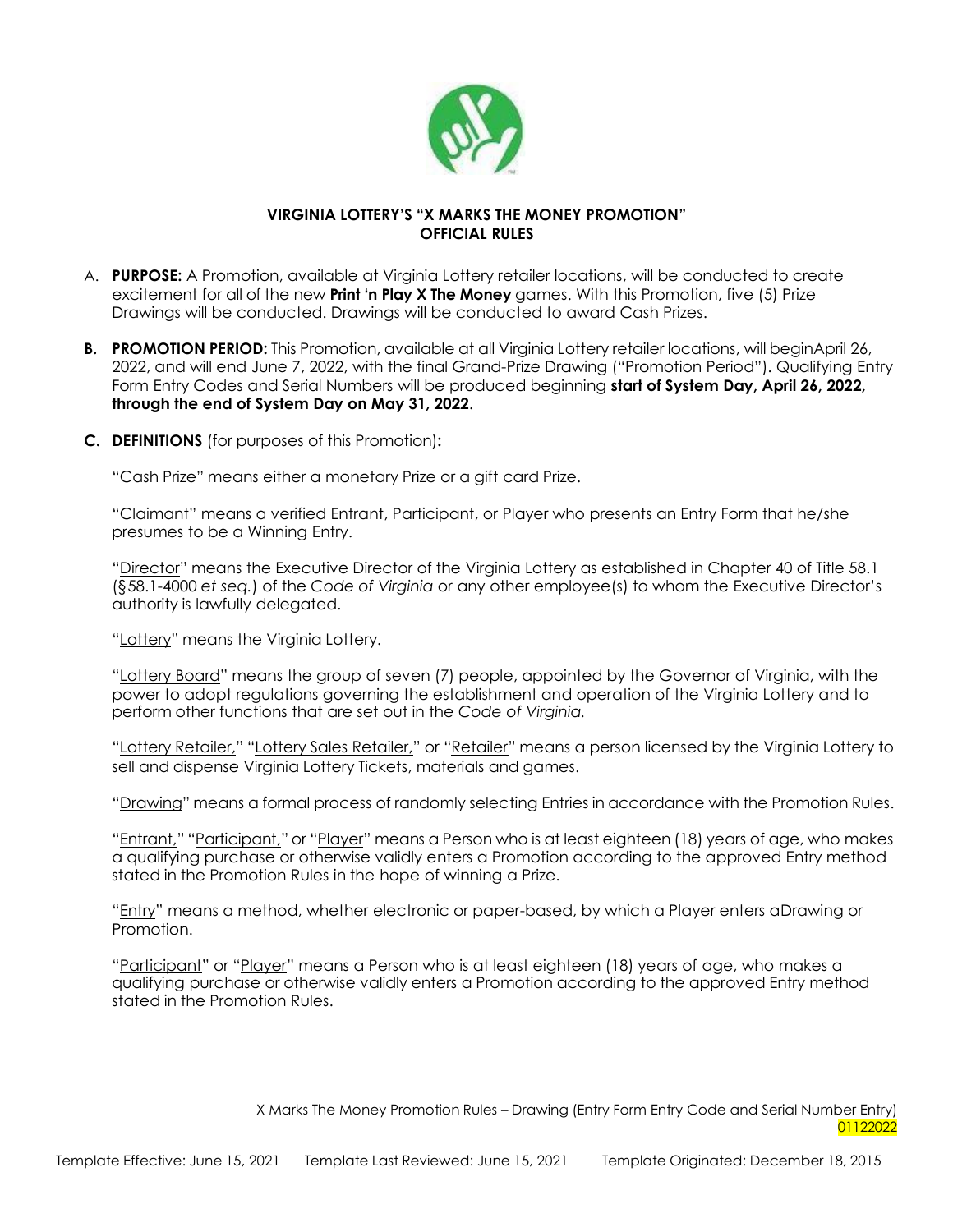"Person" means a natural person and may not extend to or be applied to a corporation, company, partnership, association or other entity, or when referring to a Lottery retailer, the term as defined in § 58.1-4009 of the *Code of Virginia*.

"Present at the Terminal" means that a Player remains physically present at the Virginia Lottery Terminal from the time the Player's order for a Ticket is accepted by the Virginia Lottery retailer, through completion of the order processing, payment, and delivery of the Ticket to the Player. Players must be present at the Terminal for any purchase.

"Promotion" means the "added value" offer to consumers named in the title at the top of Page 1 of these Rules.

"Promotion Rules" or "Rules" means these rules.

"Self-service Vending Machine" or "Vending Machine" means an interactive device by which a Player may select a game, purchase a Ticket, and/or receive a Promotion Entry Form, without the help of a clerk at a Virginia Lottery retailer or an employee at a Virginia Lottery office or other approved location.

"Prize" or "Prizes" means the winnings as defined in **Section I** ("Prize Description").

"Prizewinner" means a verified Person who is entitled, via Entry verification, to receive a Prize under the rules of a Promotion.

"System Day" means the time at which a particular day begins in the Lottery's gaming system (4:30 AM Eastern Time) to the time the same day ends in the Lottery's gaming system (1:00 AM Eastern Time the following calendar day).

"Terminal" means a device that is authorized by the Virginia Lottery to interact with the Virginia Lottery's central computer system to issue Virginia Lottery Tickets and/or Entry Forms and to enter, receive and process Virginia Lottery transactions that may include issuing Tickets, validating Tickets and transmitting reports.

"Ticket" means a Ticket produced by the Lottery's gaming system and sold by the Virginia Lottery.

"Winning Entry" means an eligible Entry Form Entry Code and Serial Number, drawn during the established Drawing(s), which has passed all Lottery validation and security requirements and processes.

# **D. ELIGIBILITY:**

- 1. This Promotion is open to Persons eighteen (18) years of age or older. A Player may be required to provide proof of his/her date of birth.
- 2. No officer, employee or Board member of the Lottery, or any officer or employee or board member of any vendor to the Lottery of computer-generated or scratch game goods or services working directly on a contract with the Lottery for such goods or services, or any person residing in the same household of any such board member, officer or employee, or any person under the age of eighteen (18) years, shall be eligible to participate in this Promotion. The Lottery will not award a Prize on any Ticket/Entry submitted by, for, or gifted to or transferred to anyone referenced in this **Section D**, orto the transferee of such Person.

# **E. PROMOTION ENTRY:**

To participate, a Player must purchase any price point (\$2, \$5, \$10 or \$20) of the **Print 'n Play X The Money** games from a Virginia Lottery retailer location to automatically receive an Entry Form containing an Entry Code and Serial Number to enter the applicable Prize Drawing. Qualifying Entry Codes and Serial Numbers will be produced beginning **start of System Day, April 26, 2022, through the end of System Day on May 31, 2022**. Players shall submit their Entry Codes and Serial Numbers via the Internet. Entries submitted will only be eligible for the applicable Drawings.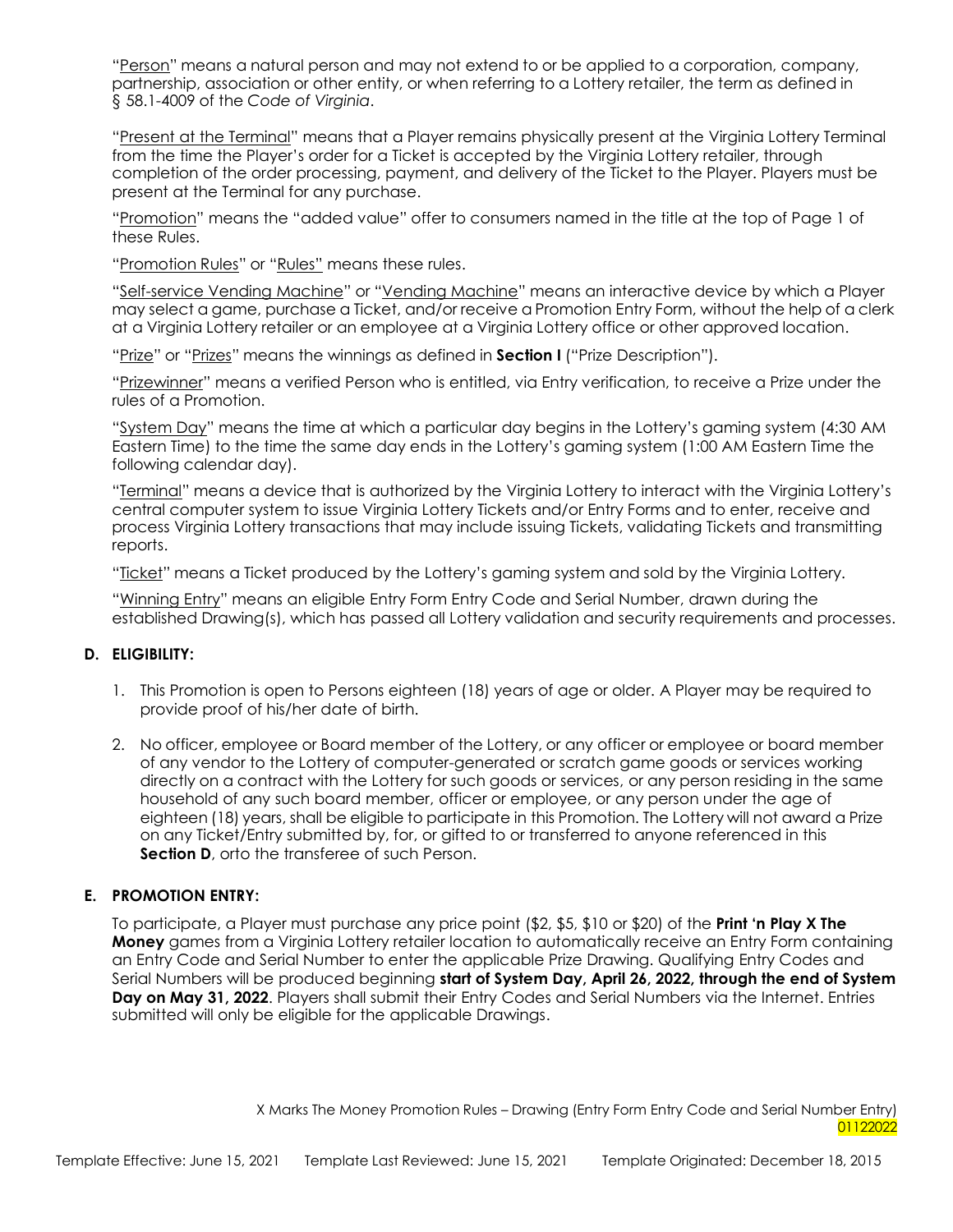All Entries submitted according to **Section G** ("Internet Entries") and received during the Promotion Entry Period as specified in **Section H** ("Entry Deadlines") will be included in the applicable Prize Drawings established for this Promotion.

Each Entry Form will contain a unique Entry Code and Serial Number that will be necessary to enter via the Internet. Each Entry Code and Serial Numberis valid for one (1) Promotion Entry. The entry value of the Entry Code and Serial Number will be equal to the price point of the **Print 'N Play X The Money** purchase (\$10 game = Entry Code and Serial Number worth 10 entries).

# **F. ENTRY REQUIREMENTS:**

- 1. Only an Entry Code and Serial Number issued in conjunction with a Virginia Lottery **Print 'n Play X The Money** game purchased at a Lottery retailer location, during the qualifying period, will be accepted as a valid Entry for this Promotion.
- 2. Each Entry Code and Serial Number used for this Promotion must have been issued by the Lottery in an authorized manner and submitted during one of the Entry Periods referenced in **Section H** ("Entry Deadlines").
- 3. A Player may enter the Promotion more than once as long as each Entry is based upon a different eligible Entry Code and Serial Number. However, a Player is eligible to win only one (1) Prize per Drawing during this Promotion.
- 4. A Player may submit, to this Promotion, a maximum of twenty-five (25) Entry Codes and Serial Numbers per day over the course of the Promotion.
- 5. The Lottery will not be responsible for Entries submitted incorrectly or received outside of the established Entry Deadline for the applicable Prize Drawing(s) as specified in **Section H** ("Entry Deadlines"). Such Entries shall be deemed invalid.
- 6. Only Entries that are submitted in the manner described in **Section G** ("Internet Entries") of these Promotion Rules during the designated Entry Period will be eligible for entry in this Promotion. Entries submitted via any other method (U.S. mail/courier, drop-off, etc.) will not be accepted for this Promotion and will be deemed invalid.

Each Entry must contain current and valid player information in order to be eligible. The Lottery will not change or update Entry information for an Entry that has already been submitted. The Lottery will notbe responsible for data-entry errors by entrants or for connectivity issues involving the player's access to the Virginia Lottery's website.

7. A Prizewinner's *Winner Notification Letter* will be mailed to the address registered with the Winner's player account at the time of Entry submission. Any Prizewinner whose *Winner Notification Letter*is returned or is undeliverable due to incorrect and/or incomplete address information, expired forwarding address notifications and/or delivery delays due to mail forwarding notifications, and the Prizewinner fails to notify the Lotterybefore the claim deadline date regarding the incorrect address, will forfeit his/her opportunity to win a Prize in this Promotion. Neither the Lottery nor its designee will be required to attempt delivery of a *Winner Notification Letter* more than once unless the Prizewinner notifies the Lottery **before the claim deadline date** regarding the incorrect address. If the Lottery is notified prior to the claim deadline date, the Lottery will email the required forms to the Prizewinner using the email address provided at the time of Entry submission.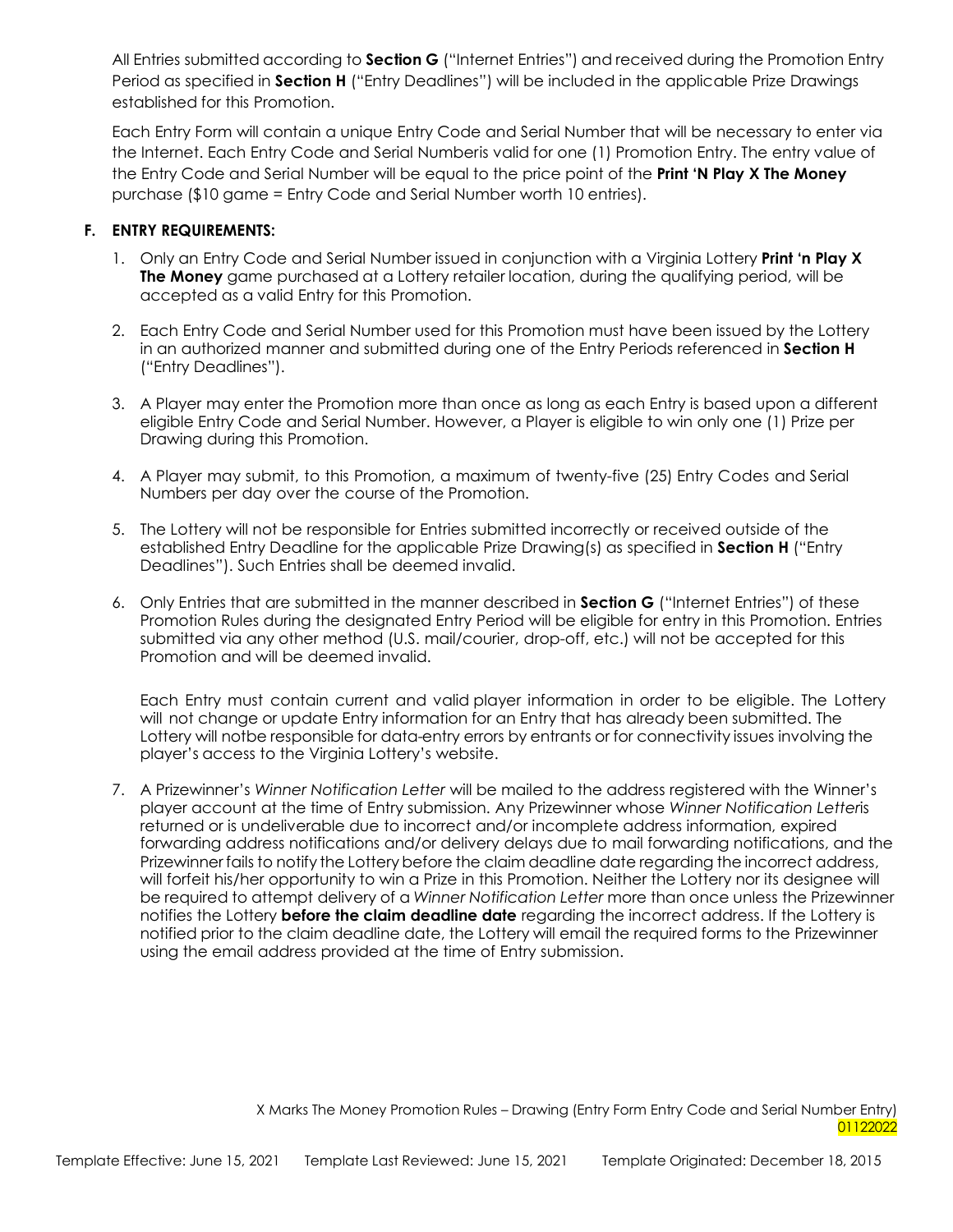# **G. INTERNET ENTRIES**

1. To enter via the Internet, a Player must go to the Promotion's landing page on the Lottery's website at [www.valottery.com/xthemoney](http://www.valottery.com/xthemoney) and successfully complete registration\* or login.

\*Registration will require entry of a Player's correct full name (consisting of his/her first name and last name – no initials), date of birth, street address, city, state, ZIP code, last four (4) digits of his/her Social Security Number and telephone number.

- 2. As part of the Lottery's registration process for this Promotion, third-party identity authentication will confirmthat the Player is eighteen (18) years of age orolder. If aPlayer's identity cannot be confirmed, additional steps for manual confirmation of identity will be provided.
- 3. Players must correctly enter the Entry Code and Serial Number found ontheir Entry Form(s). The Lottery will not be responsible for Entry Codes or Serial Numbers that are transposed or entered incorrectly.
- 4. Once entered, Players **are not required** to retain their Entry Form(s) in order to claim a Prize.

#### **H. ENTRY DEADLINES:**

| <b>ENTRY PERIODS</b>                |                                                                    |  |
|-------------------------------------|--------------------------------------------------------------------|--|
| Drawing #1                          | April 26, 2022 (4:30 AM ET), through May 1, 2022 (11:59:59 PM ET)  |  |
| Drawing #2                          | May 2, 2022 (4:30 AM ET), through May 8, 2022 (11:59:59 PM ET)     |  |
| Drawing #3                          | May 9, 2022 (4:30 AM ET), through May 15, 2022 (11:59:59 PM ET)    |  |
| Drawing #4                          | May 16, 2022 (4:30 AM ET), through May 22, 2022 (11:59:59 PM ET)   |  |
| Drawing #5<br>(Grand-Prize Drawing) | April 26, 2022 (4:30 AM ET), through June 5, 2022 (11:59:59 PM ET) |  |

Qualifying Entry Codes and Serial Numbers will be produced beginning **start of System Day, April 26, 2022, through the end of System Day on May 31, 2022.**

Any Entry submitted and not selected as a winner in Drawings 1-4 will be included in Drawing 5 (the Grand-Prize Drawing). Any Entry submitted after the fourth drawing's entry deadline will be entered into the Grand-Prize Drawing. Refer to **Section E** ("Promotion Entry").

Players are only eligible to win one (1) Prize per Prize Drawing.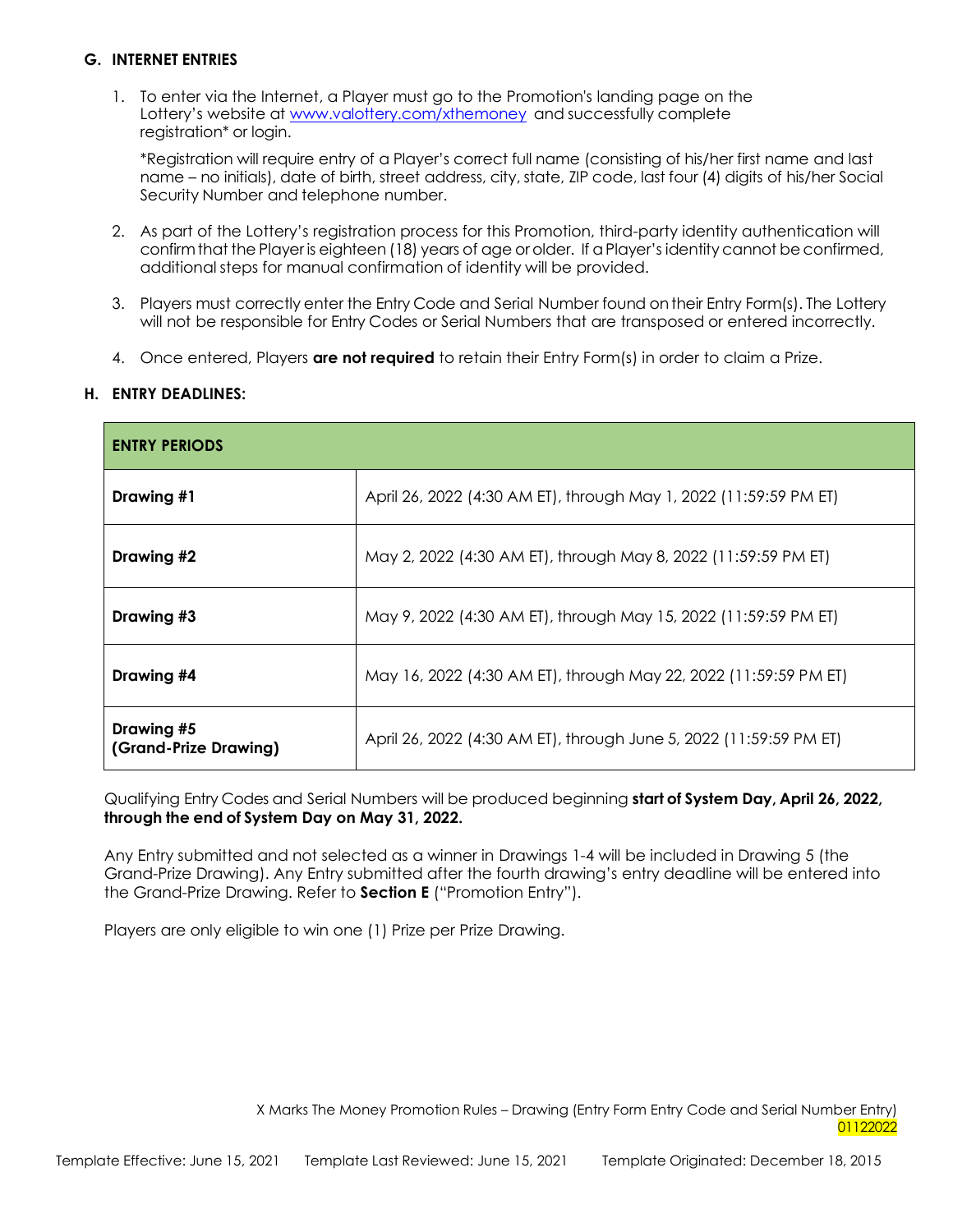# **I. PRIZE DESCRIPTIONS:** The Prizes listed below will be awarded as part of this Promotion:

| <b>DRAWING</b> | <b>PRIZE</b> | <b>NUMBER OF WINNERS</b> |
|----------------|--------------|--------------------------|
|                | \$2,000      |                          |
| Drawing #1     | \$500        | 20                       |
|                | \$5,000      |                          |
| Drawing #2     | \$500        | 20                       |
|                | \$10,000     |                          |
| Drawing #3     | \$500        | 20                       |
|                | \$15,000     |                          |
| Drawing #4     | \$500        | 20                       |
| Drawing #5     | \$20,000     |                          |
| (Grand Prize)  | \$500        | 20                       |

**J. PROMOTION DRAWINGS:** The following are the five (5) established Prize Drawing dates for this Lottery Promotion:

| <b>Drawing#</b> | <b>Date</b>  |
|-----------------|--------------|
|                 | May 3, 2022  |
| 2               | May 10, 2022 |
| 3               | May 17, 2022 |
| 4               | May 24, 2022 |
| 5               | June 7, 2022 |

Drawings will be conducted from all eligible Entries submitted via the established Entry method and by the established Entry deadline date. The following is an overview of how the Entries will be randomly selected for this Promotion.

- 1. After the established Entry deadline date, but prior to each Drawing, all eligible Entries submitted for that Drawing will be accounted for and the information loaded into a randomizer program.
- 2. Representatives from the Lottery's Audit and Security, Marketing, and Information Technology Services departments will oversee the use of the randomizer program to select the Winning Entries for this Promotion.
- 3. Entries will be randomly selected for each Drawing. The order in which the Winning Entries are drawn shall be recorded by Lottery officials. The Lottery's decision shall be final and controlling.
- 4. Immediately after the Prizewinners are selected for each Drawing, ten (10) alternate Entries will also be selected using the same randomizer program. All alternate Prizewinners will be recorded in the order in which they were selected and will be used should any Prizewinner be determined ineligible.
- 5. After each Drawing is completed, representatives of the Lottery's Audit and Security, Marketing, and Information Technology Services departments will confirm that the Entries selected in that Drawing are valid**.**

X Marks The Money Promotion Rules – Drawing (Entry Form Entry Code and Serial Number Entry) 01122022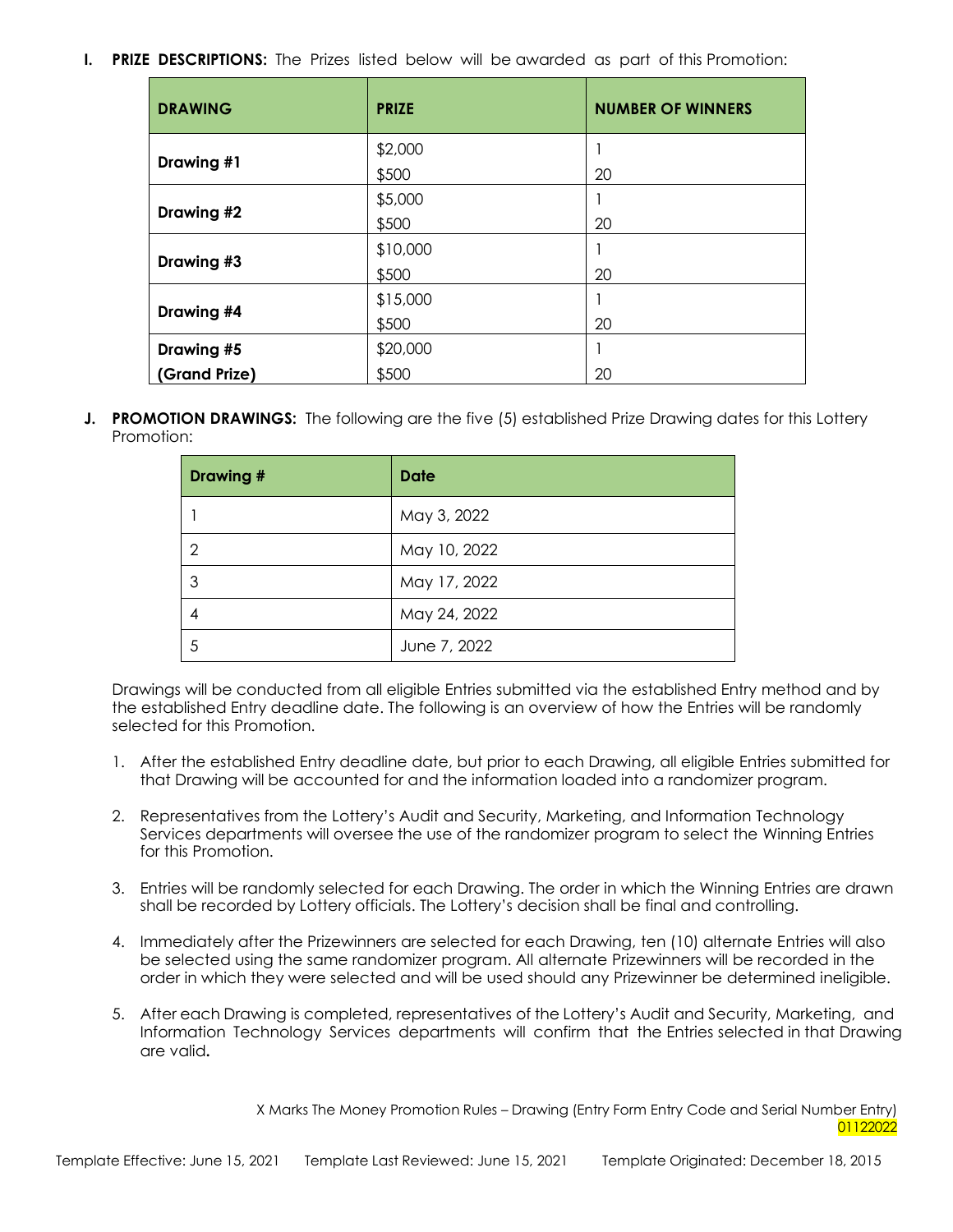6. In the event that a selected Entry is deemed invalid (see **Section F** "Entry Requirements"), the first alternate with a valid Entry will be selected as a Prizewinner. This process shall continue until all valid Winning Entries have been selected for the particular Prize.

### **K. PRIZEWINNER PROCEDURES:**

Each Prizewinner selected in association with this Promotion will be notified by the Lottery via U. S. mail. All Prizewinners will receive a *Winner Claim Form* and an *Affidavit of EligibilityForm*. The Prizewinners will be required to complete and return both forms by the deadline stated in the *Winner Notification Letter*. Any Prizewinner who fails to respond to his/her *Winner Notification Letter* by the deadline stated in his/her *Winner Notification Letter* will forfeit his/her Prize.

# **L. PRIZEWINNER VERIFICATION:**

- 1. Methods used by the Lottery to establish and confirm a Prizewinner's identity include, but are not limited to:
	- viewing and/or copying the Prizewinner's valid government-issued photo identification
	- viewing and/or copying proof of taxpayer identification number (e.g. Social Security number)
	- asking identity-verifying questions in the absence of the aforementioned document proof; and/or
	- viewing and/or retaining the information provided on a Lottery *Winner Claim Form*.
- 2. **In all cases involving a Promotion Cash Prize greater than \$100**, the Lottery must be provided with the Prizewinner's valid government-issued photo identification and taxpayer identification number (e.g. Social Security number). Payment will be delayed until such a number is provided, and the Prizewinner shall not be entitled to interest on the Prize funds attributable to such delay.

#### **M. PRIZE AWARD/PAYMENT:**

- 1. When paying a Prize **in excess of \$600**, the Lottery shall report the winnings or withhold taxes pursuant to rules established by the Internal Revenue Service and Virginia Department of Taxation and shall file the appropriate income reporting form(s) with the Internal Revenue Service and the Virginia Department of Taxation. Additionally, if the Prize is a cash Prize **greater than \$100** and subject to any set-off for delinquent debts, the Lottery shall withhold any monies due under Virginia's Set-Off Debt Collection Act if the agency has registered such debt with the Virginia Department of Taxation and timely notice of the debt has been furnished by the Virginia Department of Taxation to the Lottery.
- 2. Lottery Prizes awarded during this Promotion are not transferable or assignable.
- 3. Each Prizewinner is legally required to include the value of the Prize, as well as any taxes paid by the Lottery on his/her behalf, in his/her taxable income for tax-reporting purposes. As a result of accepting a Prize and considering a Prizewinner's total taxable income for the year in which the Prize is accepted, a Prizewinner may fall into a higher tax bracket for his/her federal and state tax liabilities for the year in which the Prize is accepted.
- 4. A Prizewinner agrees to participate in a press conference and agrees to the use of his/her name and/or photo for publicity at the Lottery's discretion. Examples of publicity include, but are not limited to, news releases, Internet, news media and signs at Lottery retailer locations. In addition, a Prizewinner agrees to participate in Lottery promotional efforts which may include his/her name, hometown, the amount of the Prize won, and the Promotion won, through "social media," which may include, but will not be limited to, YouTube®, Twitter®, Facebook®, Instagram® or similar efforts, without additionalconsent from or compensation to the Prizewinner.